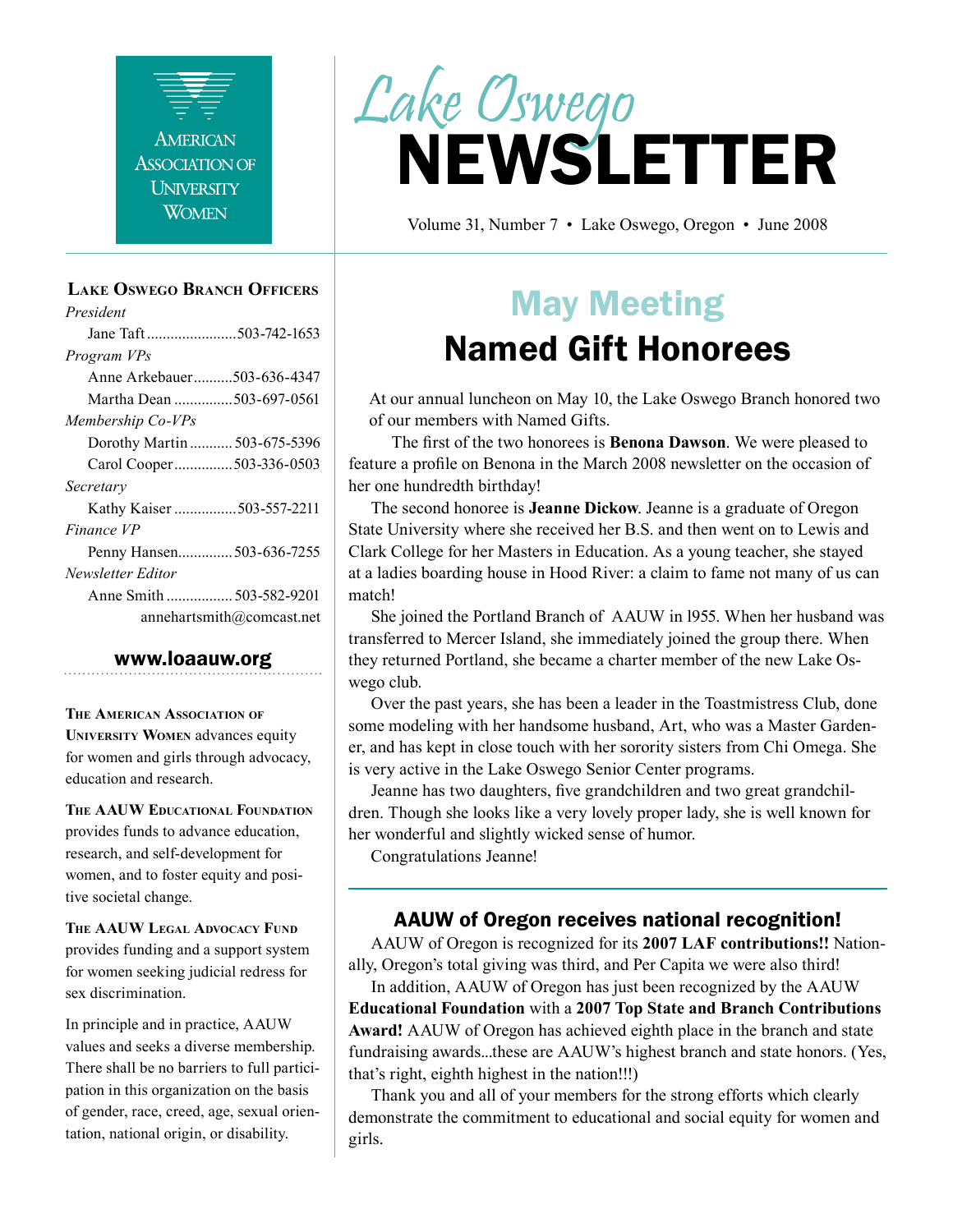# Jottings from Jane



There comes summer! It's time for everybody<br>to stop running around, put their brain on<br>hold, shed all responsibility, right? That's<br>what we've been programmed to think since our to stop running around, put their brain on hold, shed all responsibility, right? That's what we've been programmed to think since our school days, even if we actually pursued year-round careers.

When it comes to AAUW — and incidentally, the acronym is now the preferred name of the association — there is only a little truth in that attitude. Yes, we don't schedule branch meetings for the summer months. Some of the interest groups take at least a partial hiatus. There may be a change in leadership, allowing outgoing officers a break. There is, however, a lot of activity with continuing responsibilities.

At the branch level, the Board will hold a daylong **executive session** at the end of June to make plans for the next year. As a result of that session, various people will have summer projects, such as lining up the programs for the year, producing the Directory, or organizing new membership efforts. A new team is taking over the web site, with both updates and a redesign in the works. There may be changes in emphasis, new areas of interest, possibly different approaches to raising funds for AAUW causes.

At the State level, there will be two conferences in Oregon. A **Regional Convention** is scheduled at Lewis & Clark in June, with an opportunity to get to know members from Idaho, Montana, Washington,

"*Don't* tune out for the summer. *Do* expect the fall to bring stimulating changes."

Alaska, and Hawaii. With it being so convenient, you can choose to attend for just a day if you wish, or take advantage of a full weekend of events. And then at the end of July, the annual **Leadership conference** will be held on the campus of Willamette University, Salem. It offers many opportunities for building inter-branch relationships and acquiring new leadership skills.

On the association level, our branch is helping to send Christine Cruver to the *National Conference for Women Student Leaders.* We expect to learn about her experiences in Washington at one of our fall meetings. In addition, the Association will continue its process of reinventing itself for the 21<sup>st</sup> century without taking a summer holiday. There will be developments in restructuring, an expansion of the mission of LAF to include sexual discrimination issues outside academia, and a redefinition of the sorts of support LAF will provide.

*Don't* tune out for the summer. *Do* expect the fall to bring stimulating changes. And if you do take a summer vacation, have a wonderful time!

#### SUMMER BOARD MEETINGS

TUESDAY, JUNE 24 TUESDAY, JULY 22 TUESDAY, AUGUST 26

7:00 P.M. AT MARYLHURST LIBRARY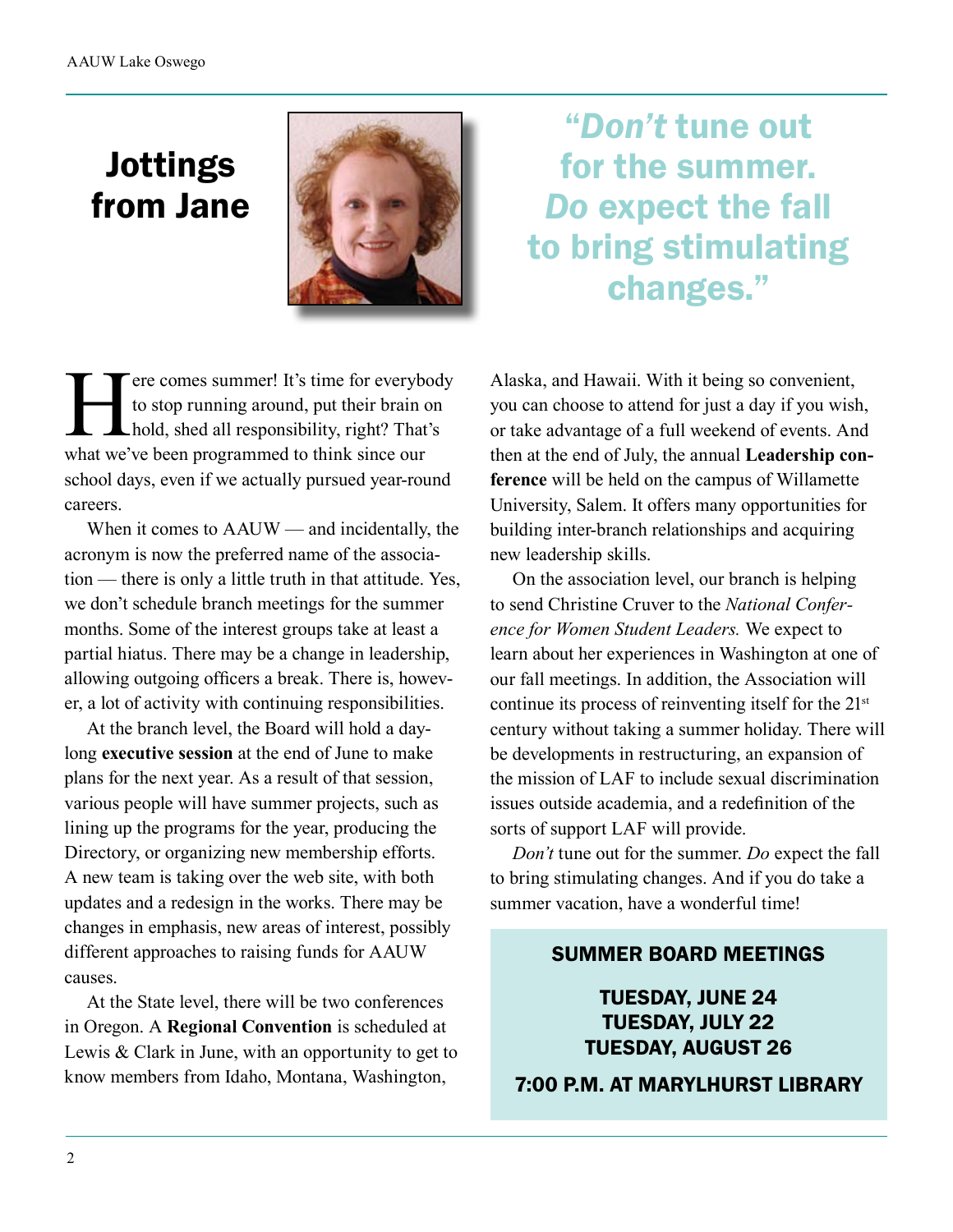## AAUW through the eyes of a new member

*Dorothy Martin*

In the Cruver, our new student affiliate, attended the State Convention with some of us<br>April. A few days later she was asked what he<br>impressions were about the convention. Christine's extended the State Convention with some of us in April. A few days later she was asked what her impressions were about the convention. Christine's eyes lit up and she enthusiastically replied she was impressed by the "spirit of giving back" and by our focus on caring for the welfare of other women and girls that she heard expressed in the meetings and informal conversations. This fall we'll hear from Christine about the AAUW leadership training she will go to in Washington D.C. in June. Her further comments about convention and her opportunity to take part in the training in June reminded me once again how much I value being a member of this very worthwhile organization.

#### 2008-2009 AAUW SCHOLARSHIP RECIPIENT

**Marylhurst University student, Heidi Christen-**<br> **Association of University Women (AAUW),**<br>
Lake Oswego Branch, scholarship for the 2008-2009 **sen**, has been selected to receive the American Association of University Women (AAUW), Lake Oswego Branch, scholarship for the 2008-2009 academic year. Heidi is a single mother of a 7 year old daughter, and is majoring in Psychology. She is enrolled as a full-time student at Marylhurst and is also enrolled at PCC part time. She maintains a 4.0 GPA while also working as a leasing agent for a property management firm. Following her graduation from Marylhurst, Heidi plans on pursuing a Masters degree in Counseling Psychology at Pacific University. Her goal is to establish a private practice in counseling and also to teach at the college level. When asked what she likes to do for 'fun' she replied that she loves to spend time with her daughter, go to the coast, go to movies and read. She chose Marylhurst two years ago for her degree on a recommendation from her sister and loves the opportunities it has given her for a stimulating education, intellectual involvement and a generally supportive atmosphere. We offer sincere congratulations to Heidi and hope that she will join us during the year at one or more of our Branch activities.

### *Stay Connected this summer* Pacific Mountain Regional Meeting

#### *June 27–29 Lewis & Clark University • Portland*

This regional meeting is a great opportunity to meet AAUW members from Idaho, Montana, Washington, Alaska, and Hawaii. The weekend will include many hands-on, interactive sessions to help develop skills needed to make your AAUW job easier.

Registration deadline is Monday, June 16. A registration form can be found in the Summer *Oregon News* or on the state website at www.aauw-oregon.org.

*In addition, we could use a few volunteers to help at registration and perhaps other duties.* Please contact Jane Taft if you would like to help (503-742-1653 or janetaft@aol.com).

#### All-Member Summer Retreat

#### *July 25–27 Willamette University • Salem*

The All-Member Summer Retreat gives members the opportunity to learn more about the new AAUW communications tools and how to use them effectively. There will also be information on how to increase the visibility of our branches using new marketing tools.

Registration deadline is July 5. A registration form can be found in the Summer *Oregon News* or on the state website at www.aauw-oregon.org.

#### Directory changes and additions

#### *Welcome new members*

**Christine Cruver** 3340 Arbor Drive West Linn, OR 97068 503-799-7672 cecruver@yahoo.com

**Candace Newland-Holley** 31447 Country View Lane Wilsonville, OR 97070 503-7244722 cnewland@comcast.net

#### *Changes*

Linda Watkins' new email: Lindaandmarshall@comcast.net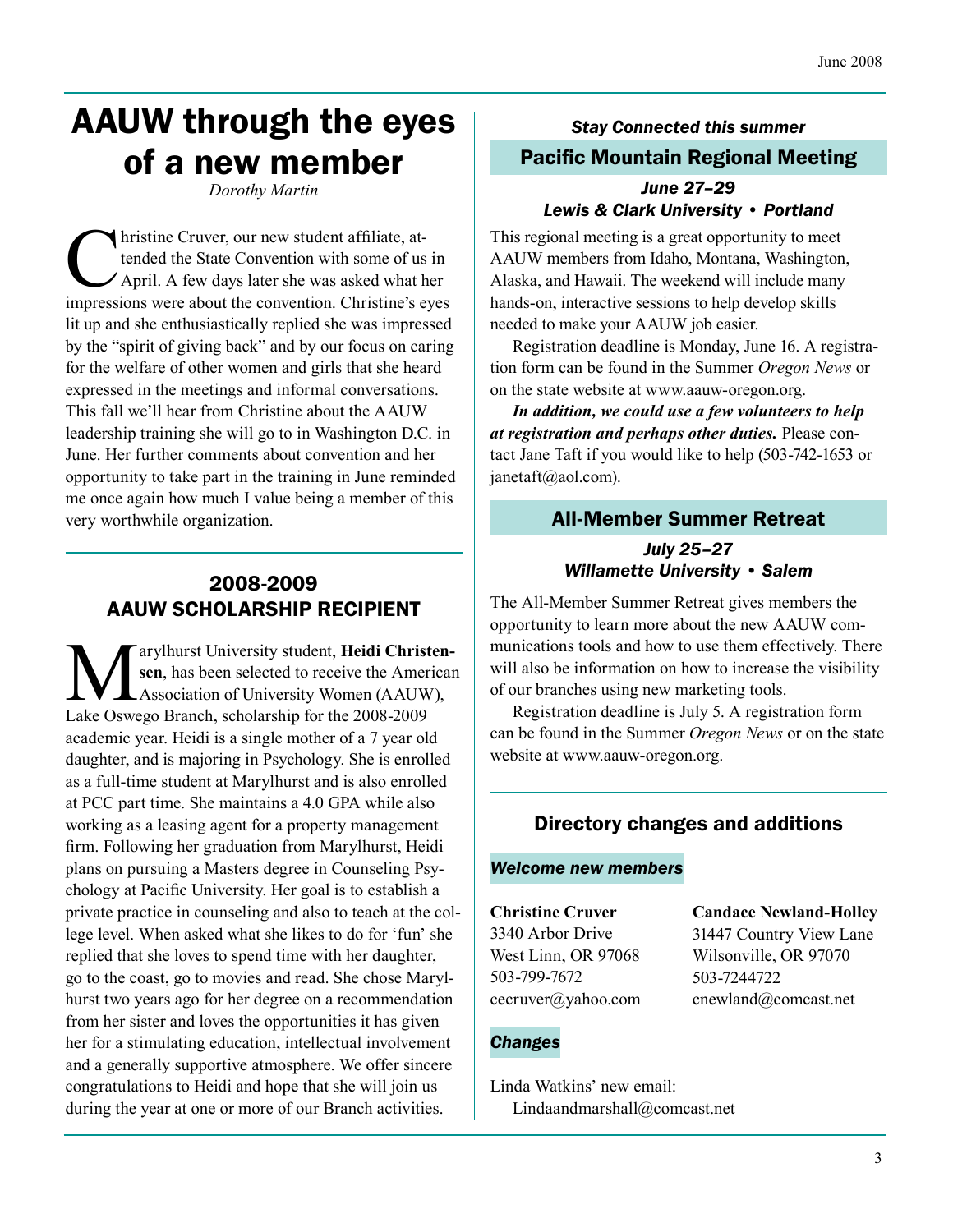# Dues Reminder once again

*Dorothy Martin*

**M** y thanks to those of you<br>who have already sent m<br>the annual dues report forms from who have already sent me your dues. I just received National which I have to fill in and return by July 1<sup>st</sup>. I'd be very, very happy to be able to check "Paid" beside every member's name on that list. With your help, we can make that happen.

A dues payment form is on page 7 — many, many thanks for completing the form and sending it to me with your annual dues check!

## Special Thanks!

We are indebted, and inspired, once again by the wonderful flower arrangements provided by **Victoria Von Tagen** for the Friday night dinner at Convention on April 25. Thank you, Vicki, for representing our Branch with such attractive centerpieces.



## THE RIVER CAPER

*Hosted by AAUW Gresham Branch*

Saturday, June 21, 2008 Noon - Social time (no-host bar) • 12:30 p.m. - Lunch The Old Spaghetti Factory Restaurant 0715 SW Bancroft, Portland, OR 97239 • (503) 222-5375

YOU ARE INVITED TO JOIN AAUW **Gresham Branch** members for a fun-filled learning adventure on Saturday June 21, 2008. We will gather together at 12:00 noon for a social time and lunch at The Old Spaghetti Factory and learn from Amy Morrison, River Protection Coordinator, who directs the Willamette Riverkeeper River Guardian and River Discovery programs. Established in 1996, Willamette Riverkeeper is the only organization dedicated solely to the protection and restoration of the Willamette River. It is the leading organization when it comes to Willamette River issues. It operates under the principle of the Public Trust Domain which goes back to the Magna Carta and beyond.

Afterwards we may take a walk along the river. Registration is limited to the first 100 people so please make your reservations early. You are welcome to bring guests or prospective AAUW members.

Questions? Please contact Ann Richards (503) 491-8986 or Sandy Melo (503) 661-4636

#### THE RIVER CAPER RESERVATION FORM

Saturday, June 21, 2008 at Noon The Old Spaghetti Factory, 0715 SW Bancroft, Portland, OR 97239 **RSVP by June 14, 2008**

Name \_\_\_\_\_\_\_\_\_\_\_\_\_\_\_\_\_\_\_\_\_\_\_\_\_\_\_ Branch \_\_\_\_\_\_\_\_\_\_\_\_\_\_\_\_\_\_\_\_\_\_\_\_\_\_\_\_ Guest Name(s)

*Please mark the entree(s) below with the number of each desired:*

- FAMOUS BAKED LASAGNA Made from scratch layers of noodles, Marinara Sauce, ground beef and pork, and four kinds of cheese.
- \_\_ CHICKEN MARSALA A seasoned breast of chicken with a fresh mushroom and Marsala wine sauce, served alongside Spaghetti with Mizithra Cheese and Browned Butter.

*Luncheon includes Crisp Salad with Vinaigrette Balsamic Dressing, Hot Fresh Baked Bread, Coffee, Hot Tea, Iced Tea or Milk, and The Old Spaghetti Factory Signature Spumoni Ice Cream for dessert.*

\$16.00 Lunch per Person (incl.  $18\%$  gratuity)  $x = $$  Total Amount Enclosed Please note any special dietary requirements (such as a gluten-free meal):

Please mail this Reservation Form and your check (payable to AAUW Gresham Branch) by **June 14, 2008** to: Roxanna Anderson 2101 SW North Star Way, Troutdale, OR 97060-5425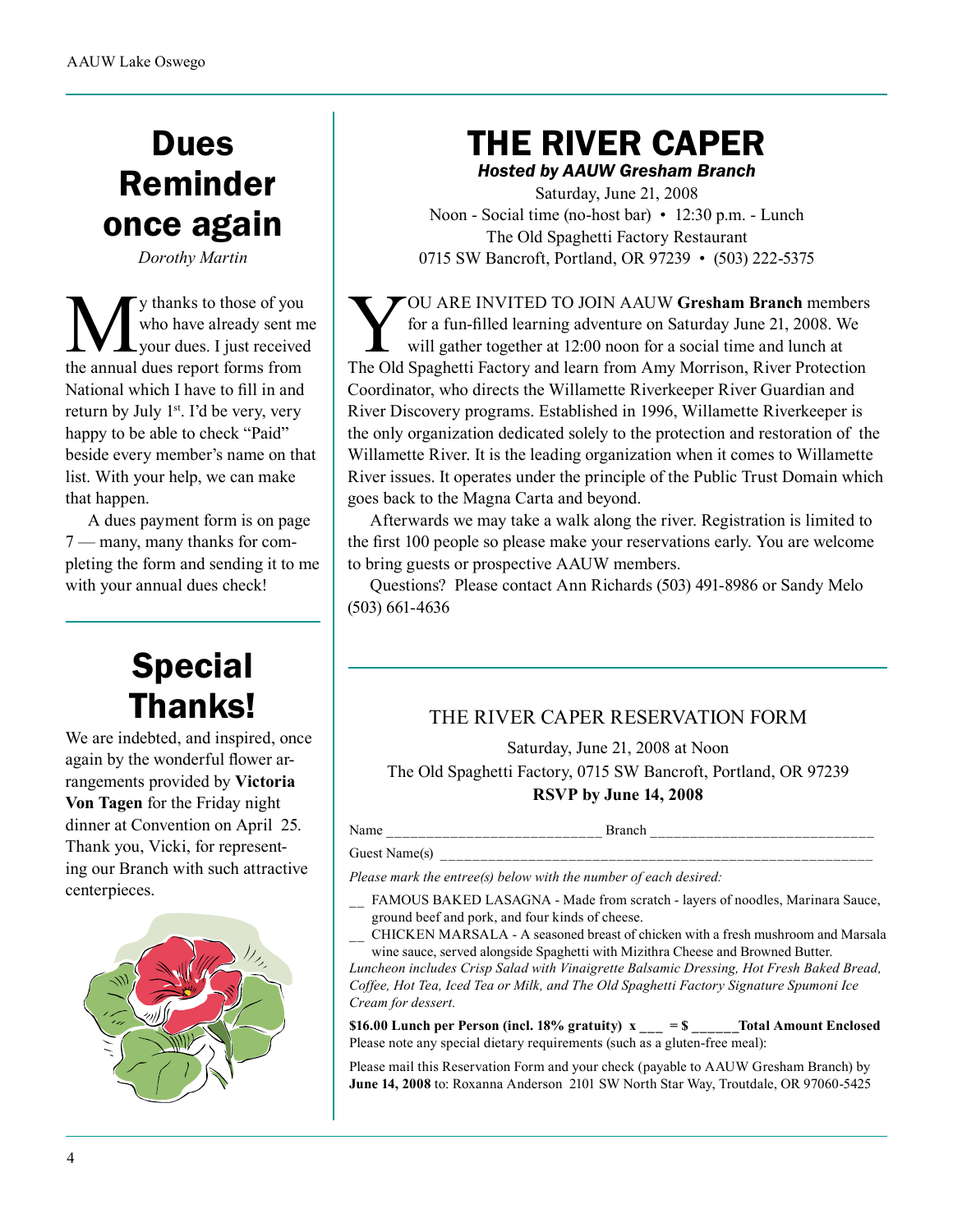## Interest Groups

#### *Tuesday Morning Books*

*4th Tuesday at 9:45 a.m.* **June 24, 9:45 a.m.**

Hostess: Linda Fenner Program: Choosing our homes and books for next year

**July 22, Noon** Hostess: Ann Pritchard Program: Potluck Luncheon

*Interpretive Books*

*3rd Thursday at 9:30 a.m.*

#### **June 19, 9:30 a.m.** *NOTE CHANGED LOCATION*

Hostess: Laura Eyer Leader: Bettirae Willis Book: *Shanghai Diary* by Ursula Bacon

#### **July 17, 9:30 a.m.** *NOTE CHANGED LOCATION*

Hostess: Vicki vonTagen Leaders: Carol Zinsli and Linda Watkins Book: *Water for Elephants* by Sara Gruen

#### **August 21, 10:00 a.m.**

Hostess: Joanne Nawrocki Annual book selection and lunch

#### *Thursday Evening Books*

*4th Thursday at 7:30 p.m.* **June 26, 7:30 p.m.** Hostess: Susan Hornung Intro: Sandra Hoover Book: *In an Instant* by Bob and Lee Woodruff

**July — No Meeting August 28**

Potluck and book choosing

#### *Friday Books*

*4th Friday at 10:00 a.m.* New members are most welcome to join this book group — Call Martha Dean at 503-697-0561 if you would like more information.

#### **June 27, 10:00 a.m.**

Hostess: Martha Dean Presenter: Martha Dean Book: *American Fascists: the Christian Right and the War on America* by Chris Hedges

#### **July 25**

Picnic and book selection for 2008-09

#### *Movie Group*

*2nd Tuesday of each month.* Call Jo Ann Frost for more information: 503-624-0871 or ldfrost@spiritone.com

#### *Portland Center Stage*

June 12, 2008 at 12 noon *Doubt* At the Gerding Theater (Mainstage Theater) at the Armory in the Pearl District (128 NW 11th Avenue, Portland, 503-445-3700). *Please call Laura Eyer for more information: 503-982-3522, eyerfamily@wbcable.net*

#### *Laffalot Bridge*

*2nd and 4th Mondays at 1:00 p.m.* Laffalot is on summer vacation but will resume on Monday, September 8. Please call the new chair, Jo Ann Frost, at (503) 624-0871 or email her at ldfrost@spiritone.com if you would like to be added to the substitute list.

#### *Fourth Wednesday Bridge*

*4th Wednesday at 1:00 p.m.* Call Betty Hittle at 503-636-7034 for more information about this bridge group.

#### *Eat Ethnic*

*3rd Tuesday at 6:30 p.m. (usually)* Diners enjoy socializing and eating during the summer. Here is the summer schdule:

#### **June 17, 6:30 p.m.**

Bosnian/Balkan food at Two Brothers Cafe

#### **July 15, 6:30 p.m.**

Spanish tapas at Toro Bravo

#### **August 19, 6:30 p.m.**

Indian cuisine at The East India Company.

If you would like to be notified with details a week before our dinners, contact Susan Hornung at susanhornung@hotmail.com to be added to our email list.

#### *Gourmet Group*

Calling all Gourmets! Anyone interested in getting this fun bunch back together, please call Barbara Buckley, (503) 635-4649, and we will form a planning group. Hopefully, we can enjoy nice summer evenings with delicious, special menus and great conversation.

#### *Exploring the Northwest*

For more information on this group, contact Susan Kingzett, 503-656-5970 or sezett@msn.com, or Shirley Ward, 503-636-4437 or wardsp@comcast.net.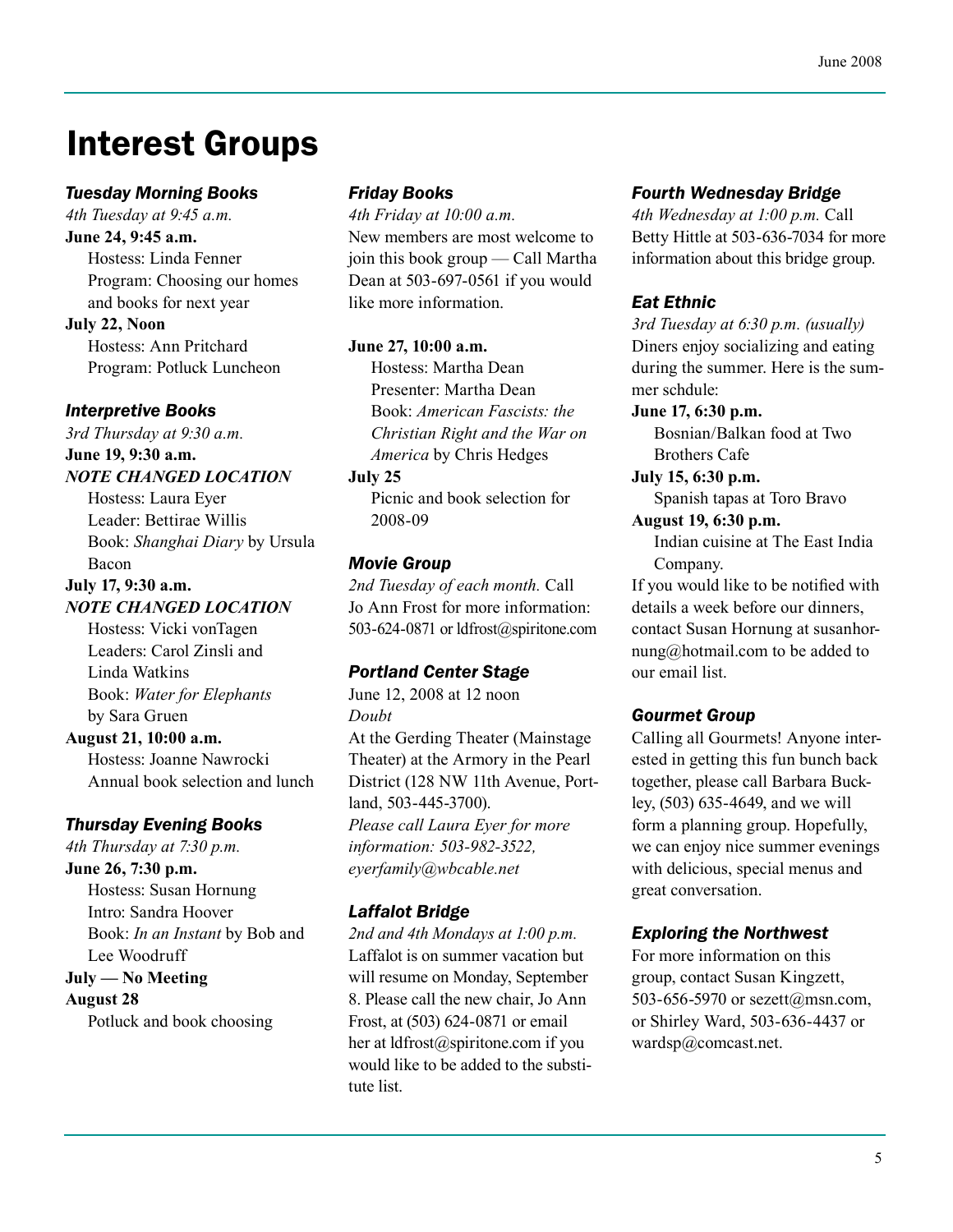| <b>Sunday</b>                                   | <b>Monday</b> | <b>Tuesday</b>                                                       | Wednesday              | <b>Thursday</b>                        | <b>Friday</b>                                    | <b>Saturday</b>                               |
|-------------------------------------------------|---------------|----------------------------------------------------------------------|------------------------|----------------------------------------|--------------------------------------------------|-----------------------------------------------|
|                                                 | 2             | 3                                                                    | $\overline{4}$         | 5                                      | 6                                                | 7                                             |
| 8                                               | 9             | 10<br>Movie Group                                                    | 11                     | 12<br>Theater Group                    | 13                                               | 14                                            |
| 15                                              | 16            | 17<br>Eat Ethnic                                                     | 18                     | 19<br><b>Interpretive Books</b>        | 20                                               | 21<br>The River Caper<br>(Gresham Branch)     |
| 22                                              | 23            | 24<br><b>Tuesday Morning</b><br><b>Books</b><br><b>Board Meeting</b> | 25<br>Wednesday Bridge | 26<br>Thursday Evening<br><b>Books</b> | 27<br><b>Friday Books</b>                        | 28<br><b>Board Summer</b><br>Planning Meeting |
|                                                 |               |                                                                      |                        |                                        | Pacific Mountain Regional<br>Meeting in Portland |                                               |
| 29<br>Pacific Moun-<br>tain Regional<br>Meeting | 30            |                                                                      |                        |                                        |                                                  |                                               |

## Lake Oswego Branch • JUNE 2008 Calendar

## Lake Oswego Branch • JULY 2008 Calendar

| <b>Sunday</b>                       | <b>Monday</b>  | <b>Tuesday</b>                                                  | Wednesday                        | <b>Thursday</b>                    | <b>Friday</b>                                                                                   | <b>Saturday</b> |
|-------------------------------------|----------------|-----------------------------------------------------------------|----------------------------------|------------------------------------|-------------------------------------------------------------------------------------------------|-----------------|
|                                     |                | 1                                                               | $\overline{c}$                   | 3                                  | $\overline{4}$                                                                                  | 5               |
| 6                                   | $\overline{7}$ | 8<br>Movie Group                                                | 9                                | 10                                 | 11                                                                                              | 12              |
| 13                                  | 14             | 15<br>Eat Ethnic                                                | 16                               | 17<br>Interpretive<br><b>Books</b> | 18                                                                                              | 19              |
| 20                                  | 21             | 22<br>Tues. AM Books<br>- potluck lunch<br><b>Board Meeting</b> | 23<br>Wednesday<br><b>Bridge</b> | 24                                 | 25<br>Friday Books-<br>picnic<br>All-Member Summer Retreat at<br>Willamette University in Salem | 26              |
| 27                                  | 28             | 29                                                              | 30                               | 31                                 |                                                                                                 |                 |
| All-Member<br><b>Summer Retreat</b> |                |                                                                 |                                  |                                    |                                                                                                 |                 |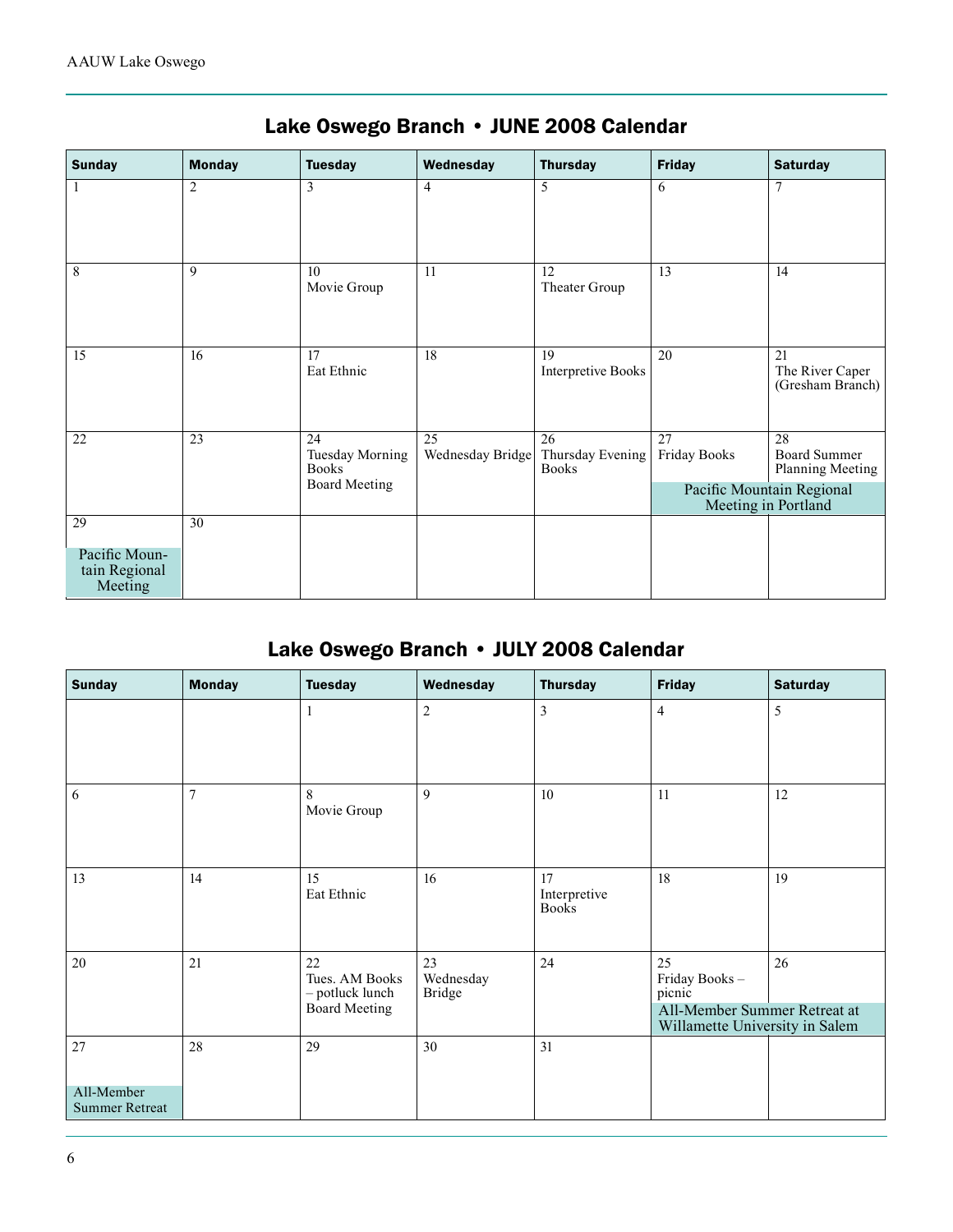| <b>Sunday</b>           | <b>Monday</b>  | <b>Tuesday</b>             | Wednesday                        | <b>Thursday</b>                                       | <b>Friday</b> | <b>Saturday</b> |
|-------------------------|----------------|----------------------------|----------------------------------|-------------------------------------------------------|---------------|-----------------|
|                         |                |                            |                                  |                                                       | 1             | $\overline{c}$  |
| $\overline{\mathbf{3}}$ | $\overline{4}$ | 5                          | 6                                | $\overline{7}$                                        | $\,8\,$       | 9               |
| $10\,$                  | 11             | 12<br>Movie Group          | 13                               | 14                                                    | 15            | 16              |
| 17                      | 18             | 19<br>Eat Ethnic           | 20                               | 21<br>Interpretive<br>Books – lunch                   | 22            | 23              |
| 24                      | 25             | 26<br><b>Board Meeting</b> | 27<br>Wednesday<br><b>Bridge</b> | 28<br>Thursday Evening<br>$Books - potluck$<br>dinner | 29            | 30              |
| 31                      |                |                            |                                  | Theater Group                                         |               |                 |

#### Lake Oswego Branch • AUGUST 2008 Calendar

#### 2008-2009 AAUW Dues Statement Lake Oswego Branch

Dues for 2008-2009 are **\$72.00**. Please send this form and check payable to **AAUW, Lake Oswego Branch** to Dorothy Martin, 17480 Holy Names Drive #414, Lake Oswego, OR 97034

**Please highlight any changes**

| Last name $\frac{1}{\sqrt{1-\frac{1}{2}} \cdot \frac{1}{\sqrt{1-\frac{1}{2}} \cdot \frac{1}{\sqrt{1-\frac{1}{2}} \cdot \frac{1}{\sqrt{1-\frac{1}{2}} \cdot \frac{1}{\sqrt{1-\frac{1}{2}} \cdot \frac{1}{\sqrt{1-\frac{1}{2}} \cdot \frac{1}{\sqrt{1-\frac{1}{2}} \cdot \frac{1}{\sqrt{1-\frac{1}{2}} \cdot \frac{1}{\sqrt{1-\frac{1}{2}} \cdot \frac{1}{\sqrt{1-\frac{1}{2}} \cdot \frac{1}{\sqrt{1-\frac{1}{2}} \cdot \frac{1}{\sqrt{1-\frac{$ |  |  |  |                     |
|-------------------------------------------------------------------------------------------------------------------------------------------------------------------------------------------------------------------------------------------------------------------------------------------------------------------------------------------------------------------------------------------------------------------------------------------------|--|--|--|---------------------|
| Spouse                                                                                                                                                                                                                                                                                                                                                                                                                                          |  |  |  |                     |
|                                                                                                                                                                                                                                                                                                                                                                                                                                                 |  |  |  |                     |
| Email <u>contract the contract of the contract of the contract of the contract of the contract of the contract of the contract of the contract of the contract of the contract of the contract of the contract of the contract o</u>                                                                                                                                                                                                            |  |  |  |                     |
|                                                                                                                                                                                                                                                                                                                                                                                                                                                 |  |  |  |                     |
| City                                                                                                                                                                                                                                                                                                                                                                                                                                            |  |  |  | $\mathsf{Zip} \_\_$ |
|                                                                                                                                                                                                                                                                                                                                                                                                                                                 |  |  |  |                     |
| Amount enclosed \$                                                                                                                                                                                                                                                                                                                                                                                                                              |  |  |  |                     |
| Life Honorary Life Dual Student New Renewing                                                                                                                                                                                                                                                                                                                                                                                                    |  |  |  |                     |
| Occasionally AAUW's membership lists are made available to<br>carefully screened companies and organizations.                                                                                                                                                                                                                                                                                                                                   |  |  |  |                     |

\$11.00 State Dues \$12.00 Branch Dues **\$72.00 Total Dues** \$23.00 Student Dues

\$49.00 Assoc Dues

Full-time Undergraduates only

Contributions or gifts to AAUW and dues are not deductible as charitable contributions for federal income tax purposes. However, dues payments may be deducted as ordinary and necessary business expenses. Donations to the Educational Foundation and to the Legal Advocacy Fund are tax deductible as charitable contributions for Federal income tax purposes.

Our fiscal year is July 1 through June 30. State dues include \$1.00 for the Oregon News.

*\_\_\_ Check here if you do not want your name included on the list.*